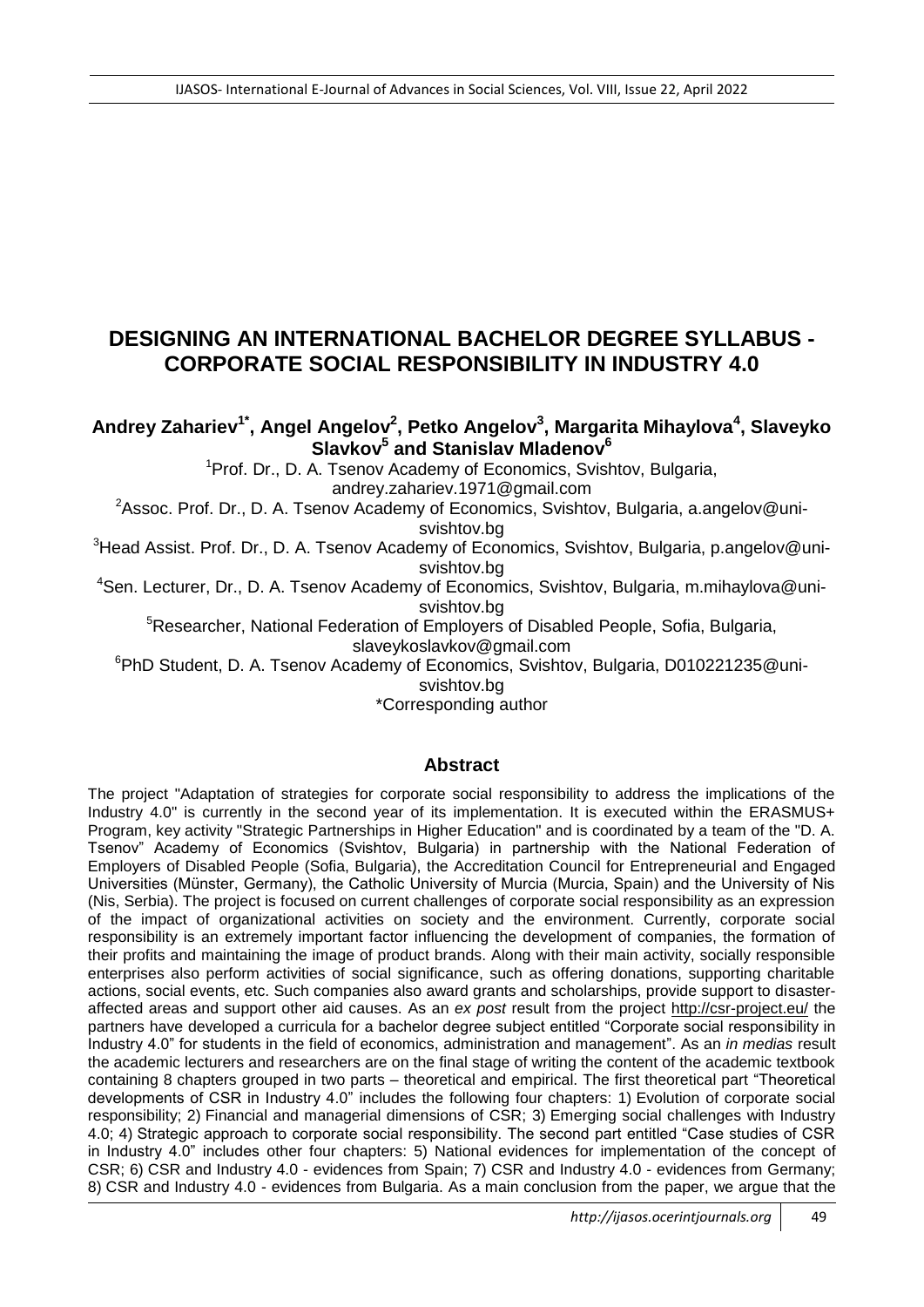project "Adaptation of strategies for corporate social responsibility to address the implications of the Industry 4.0" with reference number: 2020-1-BG01-KA203-079025 is an excellent opportunity to create added value through international partnership under the Erasmus + program. The achievements as of the last month of the second stage of the project implementation give grounds to expect its successful completion and achievement of all set goals and objectives. Besides the initial project topic, the Covid-19 environment has opened before all main economic agents – the companies, the households and the government – a new opportunity to prove the concept of CSR is a vital and important attitude to be more health protecting and ecologically responsible.

**Keywords**: CSR in Industry 4.0, Erasmus+, Curricula, Syllabus

# **1. INTRODUCTION**

The new realities of the Fourth Industrial Revolution have been unfolding much more rapidly and exponentially compared to the changes in the previous industrial revolutions. This sets new social expectations for socially responsible behaviour of business entities. The implications of Industry 4.0, such as changing the employment profile, replacing the workforce with robots, the emergence of new occupations and new skills demanded by the labour market, remote work and reduction in working hours, will impact significantly corporate social responsibility in terms of generating social results and improving productivity. In view of the above, the project focuses on the training of future managers and economists to acquire knowledge and skills important for maintaining the social goals of business in a new environment and new challenges. The new technologies, which are at the heart of the Fourth Industrial Revolution, bring unseen challenges to society, business and people's daily lives. These challenges require different approaches to address them, which have not been known and implemented so far. The viable solutions cannot be found solely through government mechanisms for managing, stimulating and developing the economy: business must also be actively involved in change management. Therefore Industry 4.0 is in the mainstream of the scientific discussion as a new environment of doing business based on the responsibilities to the society welfare. Even more, the idea of the "Green Pact" and the plans of reduction of global warming must be accepted as a form of planetary social responsibility. That is why at the beginning of the third decade of the 21st century we are talking about a direct link between the concept of corporate social responsibility and the technological environment and driving forces of Industry 4.0. This is set as a problem area for research in this report. It pursues the main justification and the first phases of the practical implementation of the project "Adaptation of strategies for corporate social responsibility to address the implications of the Industry 4.0" with reference number: 2020-1-BG01-KA203-079025, which involves four European countries and five partner institutions.

# **2. PROJECT PHILOSOPHY AND RESEARCH METHOD**

# **2.1. The project Consortium and First Steps**

The history of the project is based on partner meetings and agreements as it follows:

• The main goal of the project is to develop a training course for higher education students in economics on the consequences of Industry 4.0 and the emerging challenges in the overall performance of enterprises and the social impact of business activities.

• The study material is focused on applying interdisciplinary links, further developing the understanding of the constituent elements of Industry 4.0 and filling existing gaps in preparing students for the main areas of benefits from Industry 4.0.

The project consortium includes "D. A. Tsenov" Academy of Economics (Svishtov, Bulgaria) as a project coordinator in partnership with the National Federation of Employers of Disabled People (Sofia, Bulgaria), the Accreditation Council for Entrepreneurial and Engaged Universities (Münster, Germany), the Catholic University of Murcia (Murcia, Spain) and the University of Nis (Nis, Serbia).

The project has the following specific objectives:

- To identify gaps in existing programs regarding corporate social responsibility in the era of Industry 4.0.
- To select teaching materials, pedagogical approaches and aids;
- To develop a training course and a teacher's manual;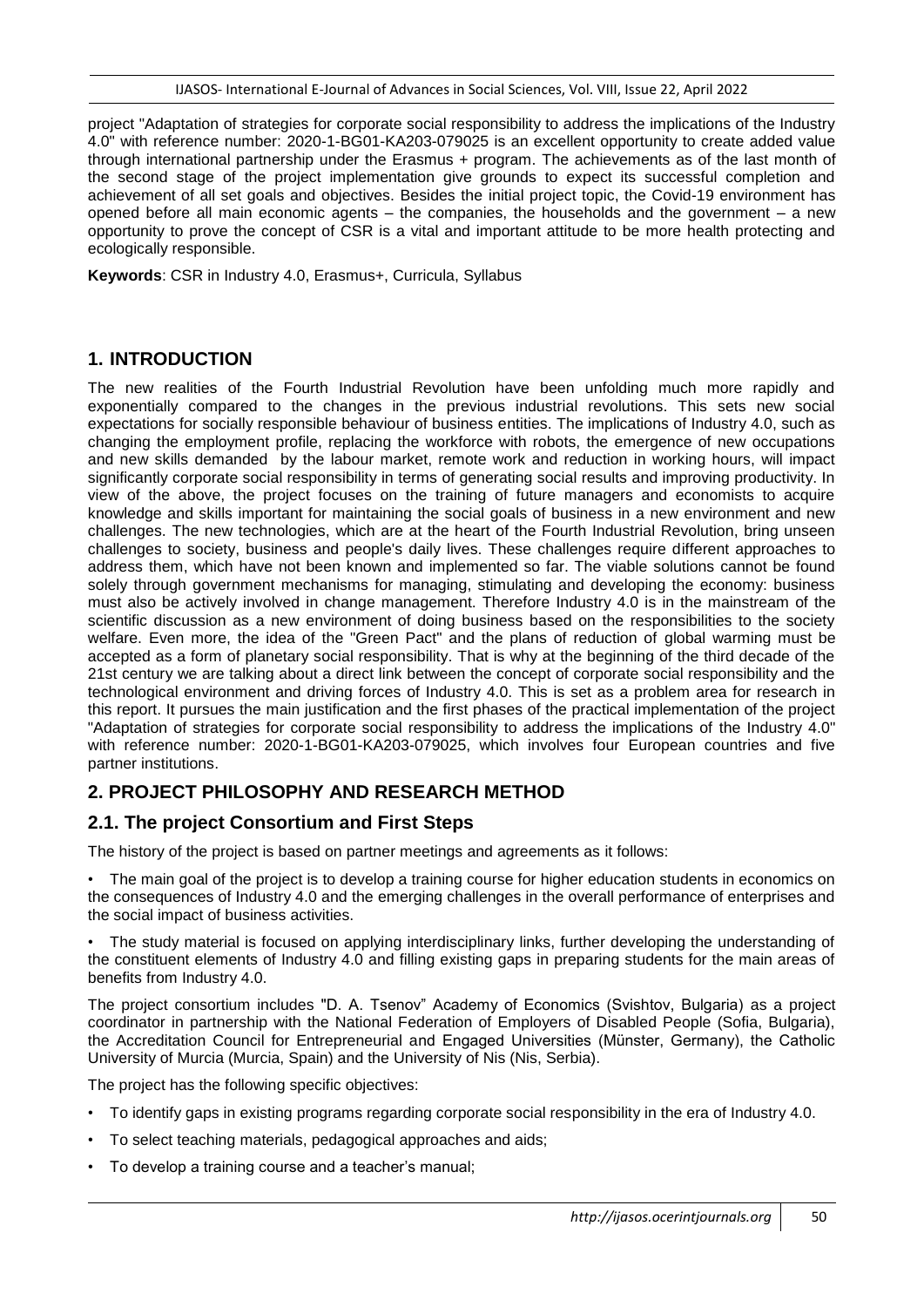• To prepare a set to support teaching and learning.



Fig. 1. Project consortium and project logo

The project is intended for the following target groups:

• Higher education students in economics, administration and management;

• Academic staff in higher education institutions working on the topic of Industry 4.0 and its social dimensions;

- Business practitioners:
- Experts in corporate governance, corporate responsibility and economic development.

The project purpose is to achieve the following results: outlining areas of complementarity with the topic of corporate social responsibility in the context of Industry 4.0 in specific subjects taught according to existing curricula; providing for country-specific information on the extent, level of coverage and implementation of the EU approach to corporate social responsibility on the changing economic environment due to Industry 4.0 in the field of student knowledge development; identifying shortfalls in current business and management programmes at universities regarding the challenges to corporate social responsibility; expanding the base for understanding and coping with the reality of the trends in internationalization, globalization and digitalization in the national and world economy; stimulating the entry of the academic staff and students into contacts with various business entities; providing for support by specialists in corporate social responsibility to strengthen the prospects for setting social goals for businesses and transfer these ideas to graduates; increasing the attractiveness of dealing with the social economy and social entrepreneurship in parallel to achieving the main business goals; providing for a practical support tool for university professors working on corporate economics to improve their understanding of the need to introduce emerging aspects of corporate social responsibility and further develop students' knowledge in order to prepare them for the complexity of the globalizing economy; encouraging the exchange of views on obstacles to the further integration of the topic of corporate social responsibility in the context of Industry 4.0 and on the improvement of training programs; developing a multilingual online platform for the exchange of knowledge, advice and feedback; expanding learners' understanding and skills in areas such as digitalisation, successful employment, active citizenship, social inclusion, equal opportunities and personal change management.

The overall implementation of the project is designed in the following three main phases: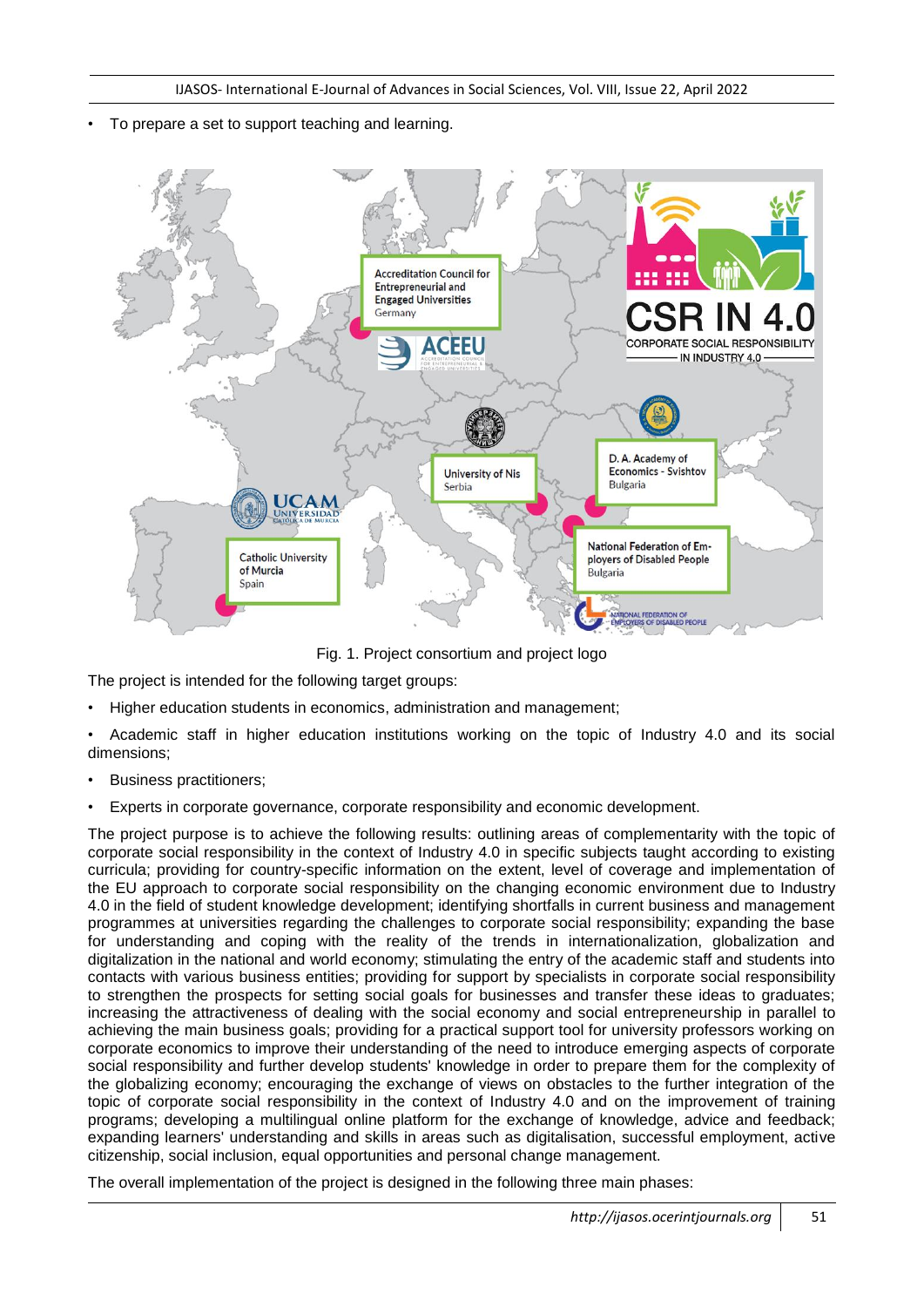- Phase 1. Competence framework and curriculum (IO1);
- Phase 2. Training course on the impact of Industry 4.0 on CSR (IO2);
- Phase 3. Lecturer's manual with support set (IO3).

Each of these phases comprises a package of activities for the development of methodological material or training content related to its name.

### **2.2. Implementation of the First Phase of the Project – Syllabus Concept**

The implementation of the first phase of the competence framework ended with the execution of the following activities: - Review of the available methodology; - Question sets preparation (3 packages); - Survey among lecturers; - Survey among students; - Survey among business experts; - Data analysis; - Development of the competences framework; - Development of the curriculum; - Adaptation of the national versions of the partner organizations; - Consultation and collecting feedback.

During the implementation of the actual activities for the preparation of educational content, the project team also executed activities for management and for ensuring awareness and publicity of the results and the funding received from the EC. For example, online and face-to-face partnership meetings were organized (one each in Nis and Munster, with forthcoming meetings in Murcia and Sofia), meetings to introduce and promote the project (over 15 meetings with local representatives and 4 in international format) and contacts with a number of large companies (over 20). The project has its own website [\(https://csr-project.eu\)](https://csr-project.eu/) and a Facebook page [\(https://www.facebook.com/CSRin4.0\)](https://www.facebook.com/CSRin4.0).

The CSR in Industry 4.0 curricula is divided in two major parts: theoretical and case-study oriented.

#### **Part one. Theoretical developments of CSR in Industry 4.0**

**Topic 1. Evolution of corporate social responsibility (CSR)** [Research unit and authors from University of Nish, Serbia]

- 1.1. The nature of corporate social responsibility
- 1.2. Determining the elements of corporate social responsibility
- 1.3. The concept of corporate social responsibility adopted by the European Union
- 1.3.1. Internal dimension of corporate social responsibility
- 1.3.2. External dimension of corporate social responsibility (Zahariev, et al., 2020a)
- 1.4. Ethics and socially responsible behaviour of the company towards stakeholders
- 1.4.1. Ethical and responsible behaviour of the company towards employees
- 1.4.2. Measures of socially responsible behaviour towards employees
- 1.4.3. Ethical and responsible behaviour of companies towards consumers
- 1.4.4. Socially responsible behaviour of the company towards the social community
- 1.4.5. Ethical and socially responsible behaviour of companies towards suppliers
- 1.4.6. Non-ethical practices of the company towards the social community

**Chapter 2. Financial and managerial dimensions of CSR** [Research unit and authors from D. A. Tsenov Academy of Economics, Svishtov, Bulgaria]

2.1. The CSR model for human capital investments (Zahariev, Mihaylova, Monev, & Dikov, 2021b)

- 2.2. The accounting issue for funding CSR initiatives
- 2.3. Budgeting framework for CSR implementation cost (Zahariev A. , et al., 2020c)
- 2.4. Marketing approach for involvement of corporate financing and social initiatives support.
- 2.4.1. Management framework for promoting corporate causes
- 2.4.2. CSR and cause-related marketing

2.4.3. Dimensions of socially responsible measures of the company - volunteering for the community, philanthropy, accepting social goals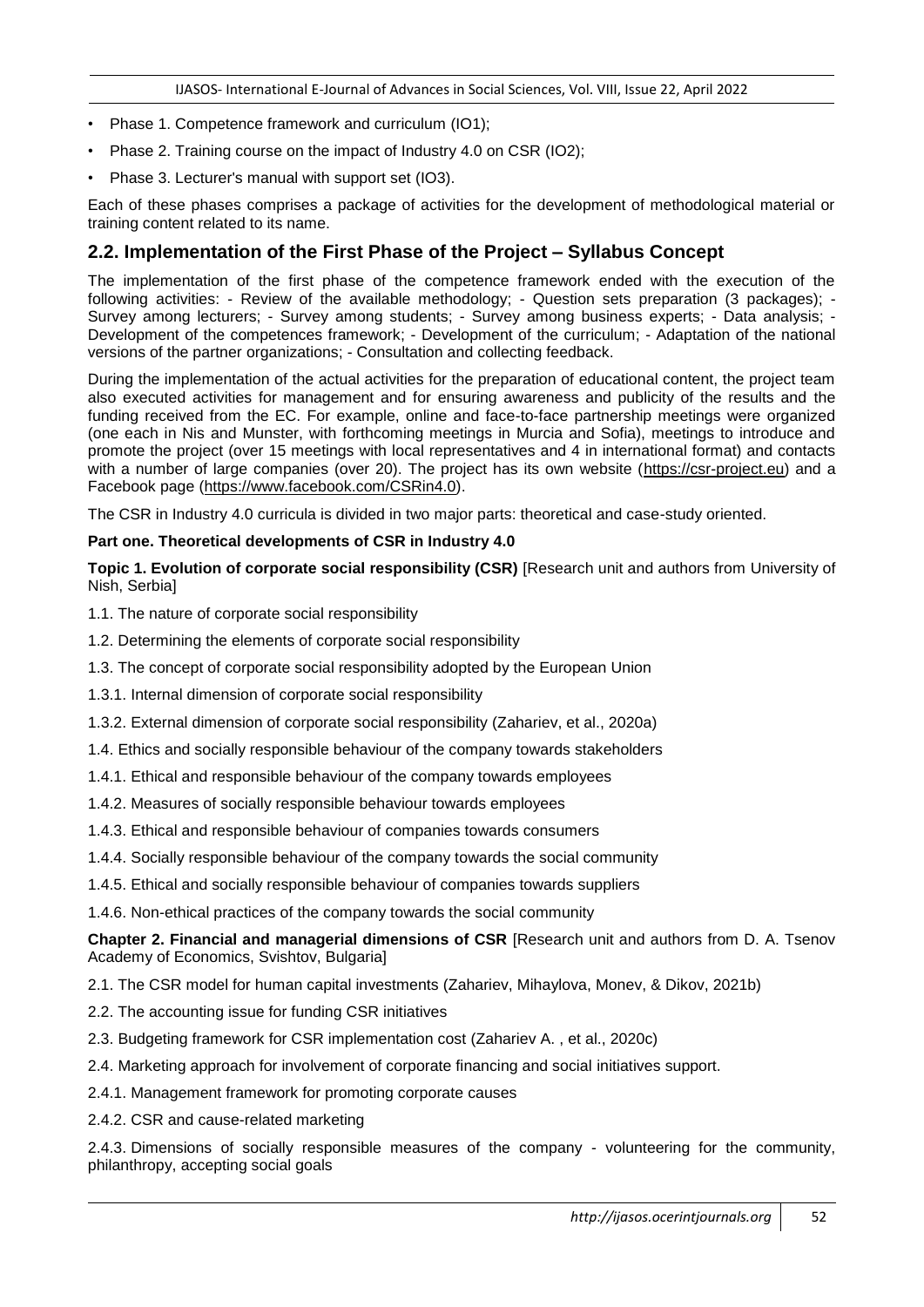#### 2.4.4. Corporate social marketing – brand, trade name and label

- 2.5. Standards for CSR
- 2.5.1. Measurement and proofing of CSR
- 2.5.2. International standards for CSR
- 2.5.3. CSR standards in HR management
- 2.5.4. Quality standards for CSR
- 2.5.5. Ecological standards for CSR
- 2.5.6. CSR standards for safety and health workplace conditions

**Chapter 3. Emerging social challenges with Industry 4.0** [Research unit and authors from D. A. Tsenov Academy of Economics, Svishtov, Bulgaria and National Federation of Employers of Disabled People, Sofia, Bulgaria]

3.1 Vulnerability of systems (Sabitova, Shavaleyeva, Lizunova, Khairullova, & Zahariev, 2020b)

3.2. European fiscal harmonization and taxation treatment of CSR initiatives. Shadow economy and tax evasion. (Belev, Schneider, Djankov, Zahariev, & others, 2003)

- 3.3. Profound changes in education and generation Z challenges.
- 3.4. CSR in Industry 4.0 project management step-by-step approach.

3.5. CSR and Covid-19 pandemic. (Adamov, Kolev, Vrachovski, Zahariev, & Marcheva, 2010)

**Chapter 4. Strategic approach to corporate social responsibility** [Research unit and authors from University of Nish, Republic of Serbia]

- 4.1. Advantages of strategic approach to corporate social responsibility
- 4.2. Formulation of corporate social responsibility strategy
- 4.2.1. Environmental analysis
- 4.2.2. Choice of area of company engagement in society
- 4.2.3. Formulation of vision, social goals and strategic guidelines
- 4.3. Implementation of corporate social responsibility strategy
- 4.3.1. Communication of socially responsible initiatives
- 4.3.2. Monitoring and control of the execution of activities and collection of feedback
- 4.3.3. Possible errors in the application of CSR activities
- 4.4. CSR organizational aspects
- 4.4.1. Actions versus intentions
- 4.4.2. Corporate commitment
- 4.4.3. Voluntary versus mandatory
- 4.4.4. Stakeholder activism

4.5. CSR business aspects (diversity, sustainability, fair trade, wages) (Zahariev A. , 2012)

#### **Part two. Case studies of CSR in Industry 4.0**

#### **Chapter 5. National evidences for implementation of the concept of CSR**

5.1. Development of corporate social responsibility in Bulgaria [Research unit and authors from National Federation of Employers of Disabled People, Sofia, Bulgaria]

5.1.1. Institutional environment

5.1.2. Level of population awareness or importance of corporate social responsibility (Zahariev A. , et al., 2020d)

5.1.3. Socially responsible company practice (Zahariev, Simeonov, & Zaharieva, 2021c)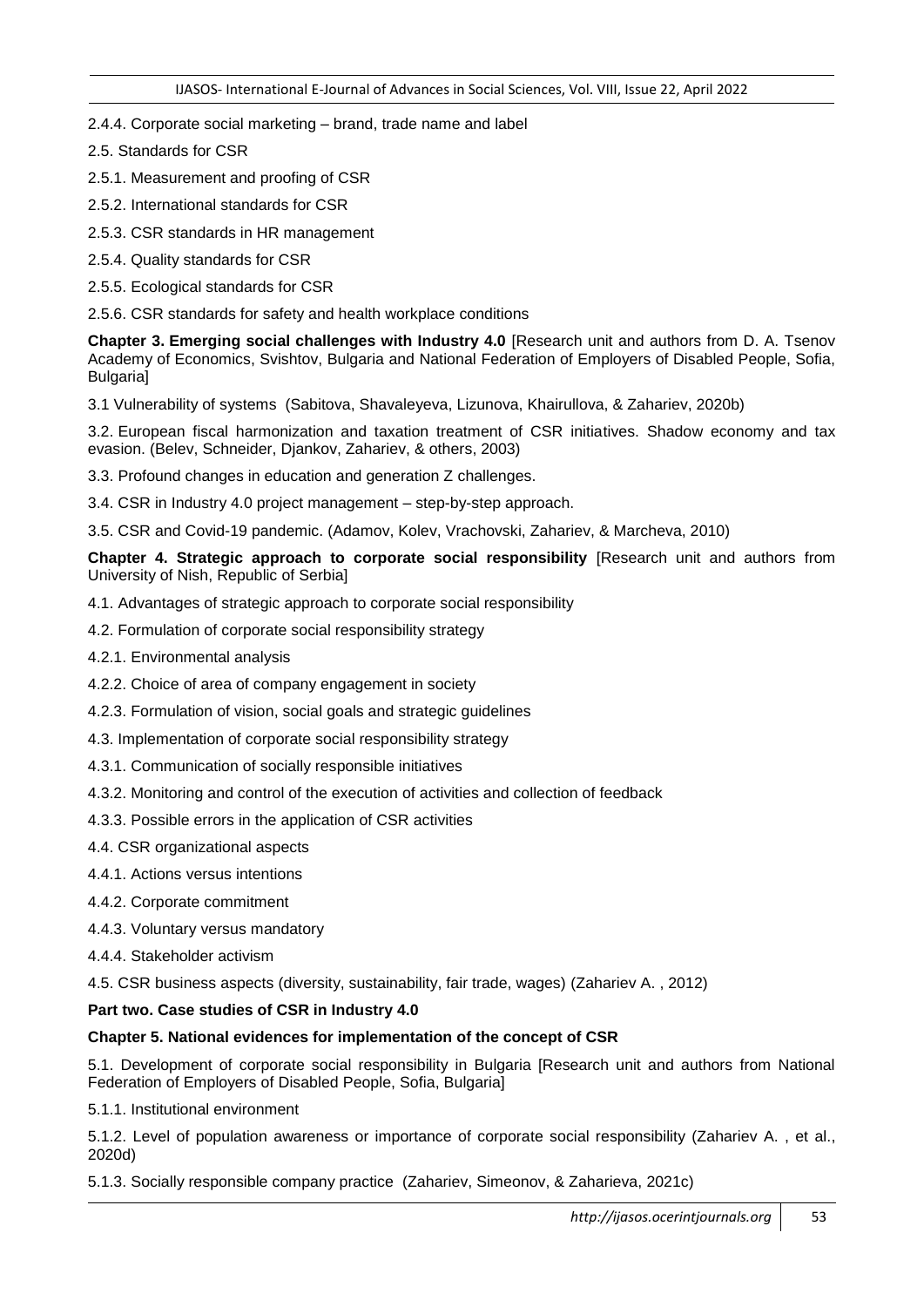5.2. Development of corporate social responsibility in Germany [Research unit and authors from the Accreditation Council for Entrepreneurial and Engaged Universities, Münster, Germany]

5.2.1. Institutional environment

5.2.2. Level of population awareness or importance of corporate social responsibility

5.2.3. Socially responsible company practice

5.3. Development of corporate social responsibility in Spain [Research unit and authors from the Catholic University of Murcia, Spain]

5.3.1. Institutional environment

5.3.2. Level of population awareness or importance of corporate social responsibility

5.3.3. Socially responsible company practice in Spain

5.4. Development of corporate social responsibility in Serbia [Research unit and authors from University of Nish, Serbia]

5.4.1. Institutional environment

5.4.2. Level of population awareness or importance of corporate social responsibility

5.4.3. Socially responsible company practice

**Chapter 6. CSR and Industry 4.0 - evidences from Spain** [Research unit and authors from the Catholic University of Murcia, Spain]

6.1. Unemployment caused by the new technologies – case study from Spain (Zaharieva & Sylqa, 2020)

6.1. Social and legal aspects of CSR (outsourcing, corruption, human rights, patents) - case study from Spain

**Chapter 7. CSR and Industry 4.0 - evidences from Germany** [Research unit and authors from the Accreditation Council for Entrepreneurially Engaged Universities, Münster, Germany]

7.1. Emerging Information technologies coming with the Industry 4.0 (case study from Germany)

7.1.1. CSR and Internet of Things

7.1.2. CSR and Artificial Intelligence

7.1.3. CSR and Cloud Computing (Zahariev, Mihaylova, Monev, & Dikov, 2021b)

7.1.4. CSR and Big data

7.1.5. CSR and 3D printing

7.1.6. CSR and Blockchain

7.1.7. CSR and Robotics

7.1.8. CSR and Virtual reality and augmented reality

7.2. Emerging manufacturing technologies coming with the Industry 4.0 (case study from Germany):

7.2.1. CSR and Robotics, unmanned systems, autonomous vehicles

7.2.2. CSR and adding manufacturing (Laktionova, Dobrovolskyi, Karpova, & Zahariev, 2019)

**Chapter 8. CSR and Industry 4.0 - evidences from Bulgaria** [Research unit and authors from National Federation of Employers of Persons with Disabilities, Sofia, Bulgaria]

8.1. CSR and social legitimacy (case study from Bulgaria) (Zahariev, Radulova, Aleksandrova, & Petrova, 2021a)

8.2. CSR and employment of disabled people (case study from Bulgaria) (Zahariev & Zaharieva, 2003)

### **2.3. The second Phase of the Project and Scientific Dissemination**

The second phase in the development of the training course is to be completed in January 2022 and its implementation goes through the following stages: - Designing the sections of the course; - Analysis of educational needs; - Selection of materials for introductory training; - Development of detailed structure of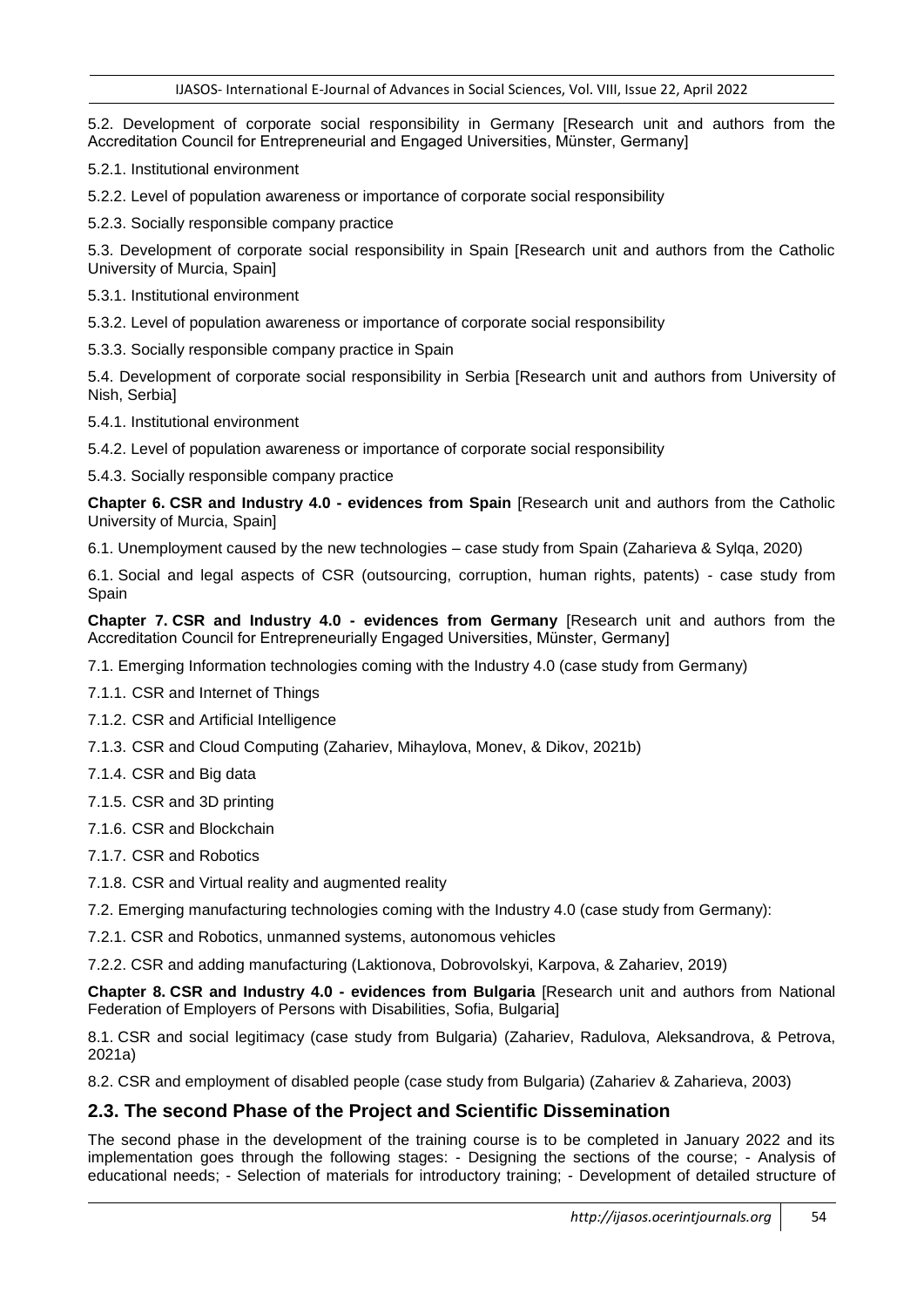the topics and lessons; - Adaptation of learning excerpts; - Development of educational content on relevant topics; - Adaptation and final edit work. The detailed structure of the chapters of the textbook comprises the following parts: Introduction to the chapter  $(1/2 - 1)$  page) including its objectives, description of the knowledge and skills to be achieved and the titles of its main sub-chapters; Content of the main body within approx.. 20 pages for part 1 of the textbook and approx. 10 pages for part 2 and a Final section of each chapter comprising: Recommended additional sources ( 5-10 sources); Keywords (5-10 keywords); Questions for self-evaluation and discussion (5-10 questions) and Summary ( $1/2 - 1$  page).

As a scientific dissemination and with regard to the relationship of CSR and the global COVID-19 pandemic the following scientific reports were presented in the second half of 2021 as a part of international scientific events in Ukraine, Serbia and Bulgaria:

First. International scientific-practical conference "Transformation of socio-economic systems in the context of the challenges faced by global economic development", Faculty of Economics at Vasyl' Stus Donetsk National University, 7-8 October 2021, Vinnytsia with report "Corporate social responsibility under Covid-19 circumstances: Bulgarian business attitude", (Zahariev A. , 2021d);

Second. International Scientific Conference "Emerging trends in global and national economy" organised by the Faculty of Economics, University of Nish, 14 October 2021 with report "Corporate social responsibility in Covid-19 environment: evidence from Serbia and Bulgaria", (Ivanovic-Djukic, Zahariev, & Lepojevic, 2021e);

Third. International scientific and practical conference "Sustainable development and socioeconomic cohesion in the 21st century: trends and challenges", Svishtov, 8th - 9th November 2021, dedicated to the 85th anniversary since the establishment of D. A. Tsenov Academy of Economics, with report (in Bulgarian language): "Measuring the impact of the Covid-19 pandemic on corporate social responsibility policies in Bulgaria" (Zahariev A. , 2021f).

As a result of the second phase and scientific dissemination of the project result it is proved that the Universities in 21<sup>st</sup> century are an active engine of acceptance the culture of CSR (Terziev V., 2019, p. 324) among students with training in favour to the national (Ivanov, 2020b) and global labour markets (Terziev & Ivanov, 2020a, p. 6), (Terziev, Lyubcheva, & Mihailova, 2021).

# **3. CONCLUSION**

The project "Adaptation of strategies for corporate social responsibility to address the implications of the Industry 4.0" with reference number: 2020-1-BG01-KA203-079025 is an excellent opportunity to create added value through international partnership under the Erasmus + program. The achievements as of the last month of the second stage of the project implementation give grounds to expect its successful completion and achievement of all set goals and objectives. Besides the initial project topic, the Covid-19 environment gives to all main economic agents – the companies, the households and the government – a new opportunity to prove the concept of CSR is a vital and important attitude to be more health protecting and ecologically responsible.

### **4. ACKNOWLEDGEMENT**

This research was financially supported by the Academic Foundation "Prof. Dr. Minko Roussenov", Svishtov, Bulgaria (Grant No. 1002201) and the Institute of Scientific Research at D. A. Tsenov Academy of Economics, Svishtov, Bulgaria.

#### **REFERENCE LIST**

- Adamov, V., Kolev, K., Vrachovski, D., Zahariev, A., & Marcheva, A. (2010, January). Human resources of the health system in Republic of Bulgaria. *Cahiers de sociologie et de démographie médicales, 1*(50), 1-126. Retrieved from www.bit.ly/3njV3lz
- Belev, B., Schneider, F., Djankov, S., Zahariev, A., & others. (2003). *The informal economy in the EU accession countries Size, Scope, Trends and Challenges to the Process of EU Enlargement.* Sofia: CSD. Retrieved from https://www.researchgate.net/publication/336641198
- Ivanov, I. (2020b). The labor market in the conditions of a pandemic crisis in Bulgaria. *Society and Health, 1*(2), 40-55.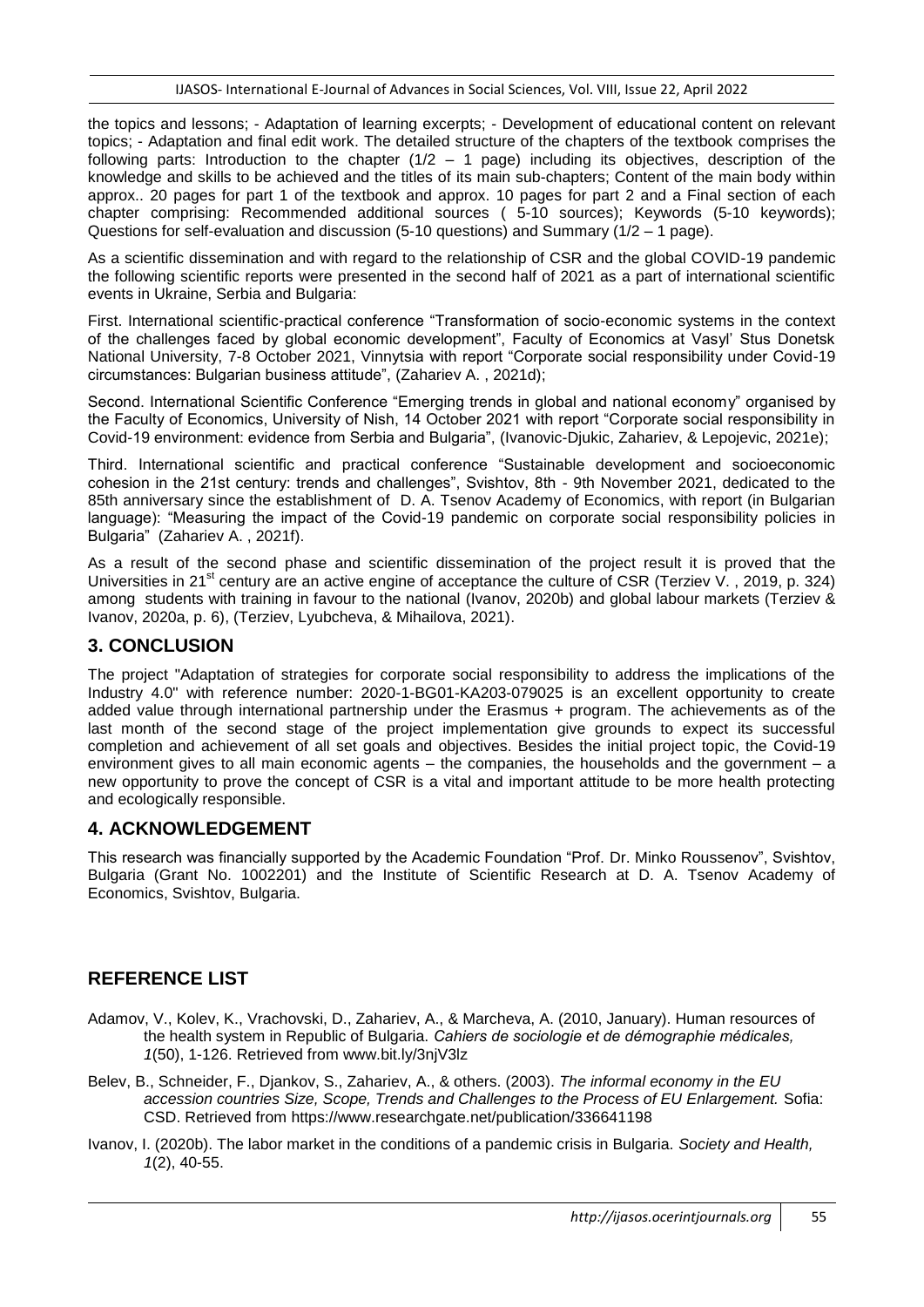- Ivanovic-Djukic, M., Zahariev, A., & Lepojevic, V. (2021e). Corporate social responsibility in Covid-19 environment: evidence from Serbia and Bulgaria. *Proceedings of the International Scientific Conference: Emerging trends in global and national economy*, (pp. 239-250). Faculty of Economics, University of Nish.
- Laktionova, O., Dobrovolskyi, O., Karpova, T. S., & Zahariev, A. (2019). Cost Efficiency of Applying Trade Finance for Agricultural Supply Chains. *Management Theory and Studies for Rural Business and Infrastructure Development, 41*(1), 62-73. doi:https://doi.org/10.15544/mts.2019.06
- Sabitova, N. M., Shavaleyeva, C. M., Lizunova, E. N., Khairullova, A. I., & Zahariev, A. (2020b). Tax Capacity of the Russian Federation Constituent Entities: Problems of Assessment and Unequal Distribution. In S. L. Gabdrakhmanov N., *Regional Economic Developments in Russia* (pp. 79-86). Springer. doi: https://doi.org/10.1007/978-3-030-39859-0\_7
- Terziev, V. (2019). The role of business in society. *Proceedings of SOCIOINT 2019, 6th International Conference on Education, Social Sciences and Humanities, 24-26 June 2019* (pp. 324-330). Istanbul, Turkey: International Organization Center of Academic Research.
- Terziev, V., & Ivanov, I. (2020a). The national employment plan in Bulgaria analysis and opportunities for change. *International scientific journal "Internauka», Kiev, Ukraine, 15*(95), 6-13.
- Terziev, V., Lyubcheva, M., & Mihailova, K. (2021). The necessity of changes in the higher education in Bulgaria. *Abstracts & Proceedings of INTCESS 2021- 8th International Conference on Education and Education of Social Sciences, 18-19 January, 2021* (pp. 646-657). ISBN: 978-605-06286-1-6: DOI: https://doi.org/10.51508/intcess.202104.
- Zahariev, A. (2012). *Financial Management of Human Resources.* V. Tarnovo: ABAGAR. doi:10.13140/RG.2.1.3561.6402
- Zahariev, A. (2021d). Corporate social responsibility under Covid-19 circumstancies: Bulgarian business attitude. *Economics and Organization of Management, 3*(43), 6-13. doi:https://doi.org/10.31558/2307-2318.2021.3.1
- Zahariev, A. (2021f). Measuring the impact of the Covid-19 pandemic on corporate social responsibility policies in Bulgaria (in Bulgarian). *International scientific and practical conference "Sustainable development and socioeconomic cohesion in the 21st century: trends and challenges", Svishtov, 8th - 9th November 2021*, *1*, pp. 67-74. Svishtov. Retrieved from https://dlib.unisvishtov.bg/handle/10610/4505
- Zahariev, A., & Zaharieva, G. (2003, September). HR management in Bulgarian firms empirical evidences. *Dialog*(3), 5-36. doi:10.2139/ssrn.2977326
- Zahariev, A., Mihaylova, M., Monev, V., & Dikov, V. (2021b). Upgrading competencies of master's degree students through E-learning in business communications in a foreign language. *Abstracts & Proceedings of SOCIOINT 2021 - 8th International Conference on Education and Education of Social Sciences, 14-15 June 2021* (pp. 25-33). Istanbul: OCERINT. doi:https://doi.org/10.46529/socioint.202103
- Zahariev, A., Prodanov, S., Radulova, A., Zaharieva, G., Pavlova, M., Angelov, P., . . . Marinova, K. (2020c). The Bank Insolvency: from Lehman Brothers to Covid-19 (international remarks and national peculiarities). *58th International Scientific Conference on Economic and Social Development.* Budapest.
- Zahariev, A., Prodanov, S., Zaharieva, G., Krastev, L., Kostov, D., Pavlov, T., . . . Zdravkov, N. (2020d). Тhe Brokerage Insurance Companies under Covid-19 Framework (the Bulgarian experience). *58th International Scientific Conference of Economic and Social Development, Budapest 2020, 04-05 September 2020, Economic and Social Developments (Book ot Proceedings)* (pp. 369-383). Cakovez, Croatia, 2021: ISSN 1849-7535. doi:https://dx.doi.org/10.2139/ssrn.3688949
- Zahariev, A., Radulova, A., Aleksandrova, A., & Petrova, M. (2021a). Fiscal sustainability and fiscal risk in the EU: forecasts and challenges in terms of COVID-19. *Entrepreneurship and Sustainability Issues, 8*(3), 618-632. doi:https://doi.org/10.9770/jesi.2021.8.3(39)
- Zahariev, A., Simeonov, S., & Zaharieva, G. (2021c). Management motivation and capital creation through employee stock options – International evidences under covid-19 circumstances. *Conference Proceedings/Full Paper of 22nd RSEP International Economics, Finance & Business Conference – Virtual/Online 25-26 August 2021* (pp. 113-120). Istanbul, Turkey: Kadir Has University. Retrieved